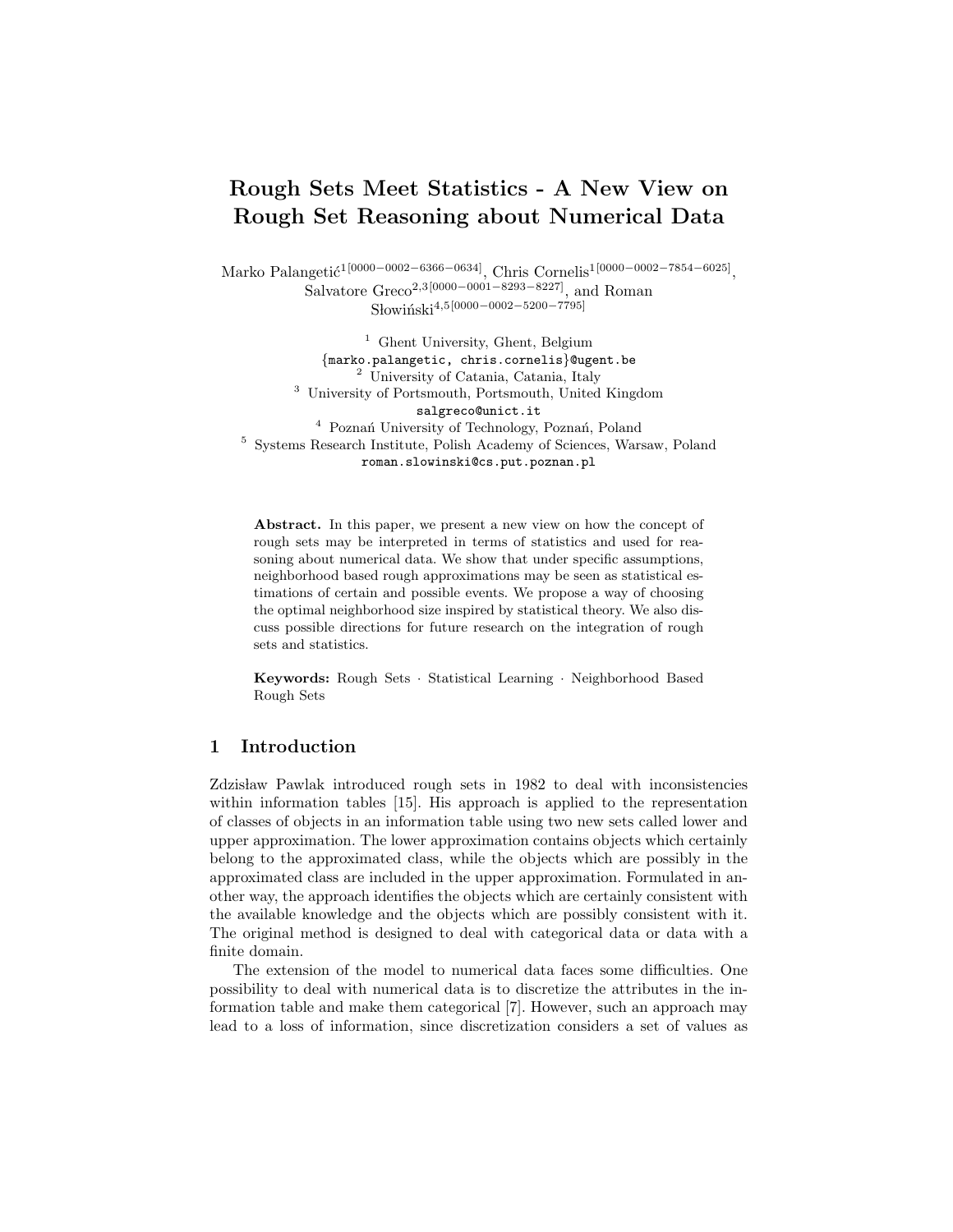one single value. The other option are neighborhood based rough sets where the equivalence class from Pawlak's approach is replaced with the neighborhood of an object in a high dimensional Euclidean space [9]. They are related to similarity based rough sets [21], and are part of the more general family of covering based rough sets [26]. The third approach are fuzzy rough sets which use fuzzy generalizations of equivalence relations suitable for application to numerical data [5]. In this paper, we use probability and statistics instead of fuzziness to model uncertainty in data.

From the very beginning, it was acknowledged that Pawlak's approach runs into limitations when it comes to problems which are more probabilistic than deterministic in nature [27]. In general, data consist of true values affected by some noise. Therefore, the first step in data analysis is to remove that noise in order to use the real values to solve the problem of interest. As a robust version of rough sets, the Variable Precision Rough Set (VPRS) approach was proposed by Ziarko [27]. It was also the first attempt to integrate the probabilistic approach and rough sets. Other probabilistic versions of rough sets were presented later, including decision theoretic rough sets [25] and parameterized rough sets [6]. Later on, Ziarko also introduced the assumption that the data are just a sample from an unknown space [28] into rough sets. That is a widely used assumption in statistics and machine learning: data are a realization of a random variable. With this assumption, we seek for a deeper integration of rough sets and statistics. In this paper, we propose a new view on the definition of rough sets, and provide a new definition independent of the type of data. It leads to a natural extension of the initial rough set approach to numerical data. We provide an example how to calculate rough sets for numerical data, elaborate on some of issues we are facing and present some ideas about how to direct the future research on integration of rough sets and statistics.

The paper is organized as follows. In the next section we recall basic concepts of rough set theory. In Section 3, statistical learning theory for Pawlak's rough sets is introduced. Section 4 presents rough approximations for numerical data. Section 5 identifies and discusses some potential pitfalls and drawbacks identified in Section 4 together with ideas for improvement. Conclusions are provided in Section 6.

### 2 Preliminaries

#### 2.1 Rough sets

An information table is a 4-tuple  $\langle U, Q \cup \{d\}, X \cup Y, f \rangle$  where  $U = \{u_1, \ldots, u_n\}$ is a finite set of objects or alternatives,  $Q = \{q_1, \ldots, q_m\}$  is a finite set of condition attributes, d is a decision attribute;  $X = \bigcup_{q \in Q} X_q$ , where  $X_q$  is the domain of attribute  $q \in Q$  while Y is the domain of d. The information function  $f: U \times Q \cup \{d\} \to X \cup Y$  satisfies that  $\forall u \in U, \forall q \in Q : f(u, q) \in X_q$  and that  $f(u, d) \in Y$ . Denote by  $X_Q = \prod_{q \in Q} X_q$  the joint domain of condition attributes, while  $f(u, Q) \in X_Q$  represents the  $|Q|$ -tuple of values  $f(u, q)$  for  $q \in Q$ . If  $X_q$  is finite, we say that q is categorical, while if  $X_q \subseteq \mathbb{R}$  we say that q is numerical.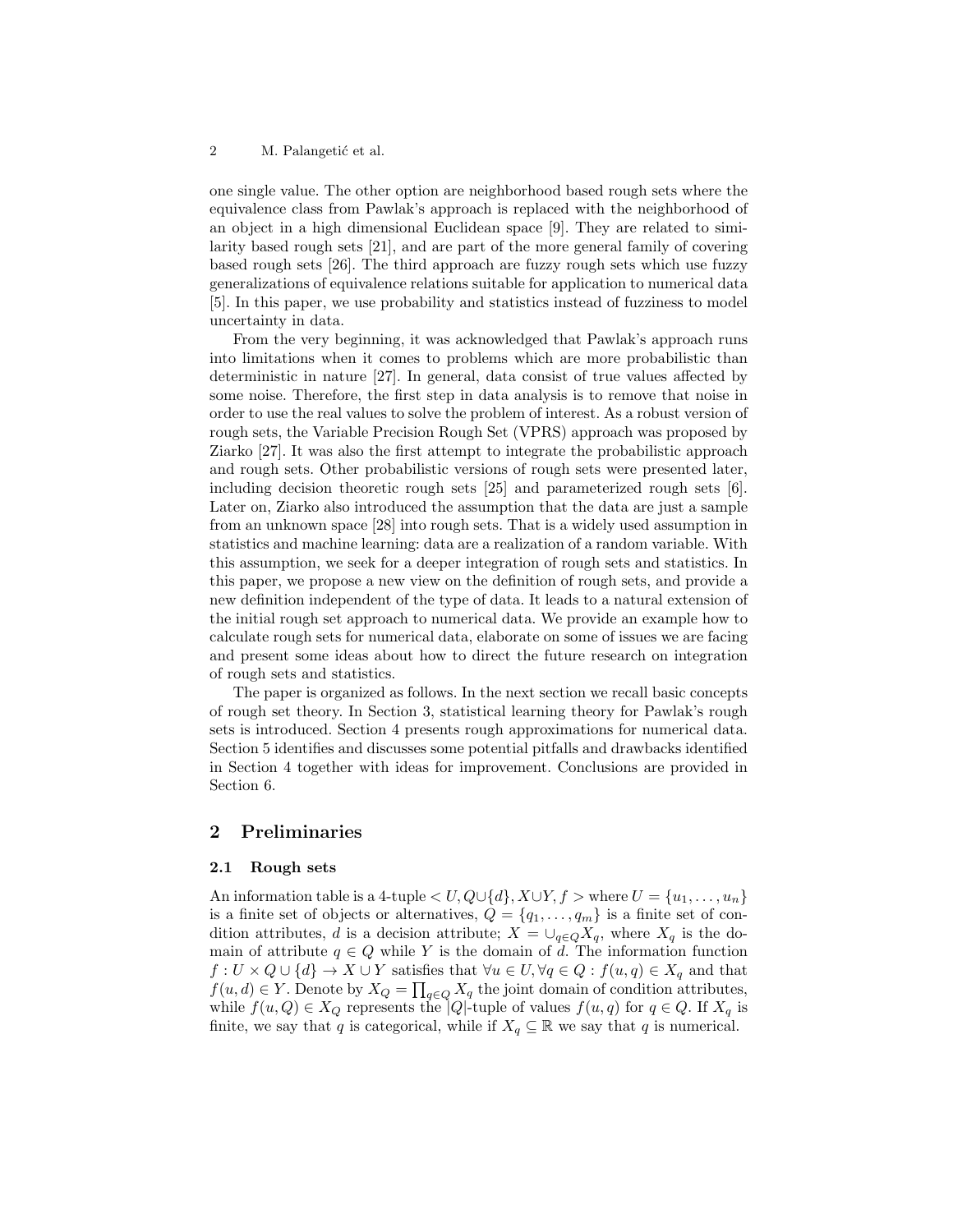First we assume that all condition attributes are categorical. We define the equivalence relation  $\equiv$  on objects u and v as  $u \equiv v \Leftrightarrow \forall q \in Q, f(u,q) = f(v,q)$ . This means that two objects are related (indiscernible) if they are equally evaluated on all attributes. Let  $[u]$  denote the equivalence class of object u, and  $A \subseteq U$ . We recall Pawlak's lower and upper approximations on U:

$$
\underline{\operatorname{apr}}_\equiv(A) = \{ u \in U | [u]_\equiv \subseteq A \}, \quad \overline{\operatorname{apr}}_\equiv(A) = \{ u \in U | [u]_\equiv \cap A \neq \emptyset \}.
$$

In the lower approximation of  $A$ , we include objects  $u$  for which all identically evaluated objects are also in  $A$ . Therefore, we may conclude that  $u$  for sure belongs to A based on available knowledge, since all the instances with the same values are also in A. We include object u in the upper approximation of  $A$  if there is an instance in  $A$  identically evaluated as  $u$ . Hence, we may say that  $u$ is possibly in  $A$  if some instances, identically evaluated as  $u$ , are in  $A$ . In this way, we distinguish certain and possible knowledge. Below, we list the important properties of inclusion and duality [15]:

– (inclusion)  $\underline{\text{apr}}_{\equiv}(A) \subseteq \overline{\text{apr}}_{\equiv}(A),$ – (duality)  $\underline{\text{apr}}_{\equiv}(A^c) = (\overline{\text{apr}}_{\equiv}(A))^c$ ,  $\overline{\text{apr}}_{\equiv}(A^c) = (\underline{\text{apr}}_{\equiv}(A))^c$ .

A question arises: how to apply a similar reasoning when we have numerical data? If we apply the reasoning presented above, the equivalence classes will mostly consist of only one object since it is almost impossible that two objects with numerical characteristics will be identically evaluated on all attributes. This means that all objects from A belong to the lower approximations of A, i.e., all objects from  $A$  certainly belong to  $A$ . However, in this way we ignore the fact that the noise present in data affects the certainty of objects belonging to a set. The noise is related to imprecision of numerical attributes and, even if the measurement of numerical attributes is precise, to human perception of these precise values.

A way to handle this problem is the neighborhood based rough set approach. Assume now that condition attributes are taking real values and let d be Euclidean distance on  $X_Q \subseteq \mathbb{R}^m$ . Here, any distance metrics can be used, but Euclidean distance corresponds with the later statistical approach we will use. For object  $u \in U$  we define its  $\epsilon$ -neighborhood  $n_{\epsilon}(u) = \{v \in U : d(f(u, Q), f(v, Q)) \leq \epsilon\}$  $\epsilon$ . We define the approximations in the following way [9]:

$$
\underline{\operatorname{apr}}_{\epsilon}(A) = \{ u \in U; n_{\epsilon}(u) \subseteq A \}, \quad \overline{\operatorname{apr}}_{\epsilon}(A) = \{ u \in U; n_{\epsilon}(u) \cap A \neq \emptyset \}.
$$

Here, object u certainly belongs to A if its close neighborhood only contains objects from  $A$ . Object  $u$  possibly belongs to  $A$  if its close neighborhood contains at least one object from A. Equivalent properties of inclusion and duality also hold in this case [9].

From the definition we may see that the approximations heavily depend on the parameter  $\epsilon$ . The question is, what is the optimal neighborhood size which will identify certain and possible knowledge. Later on we will see that statistical techniques may be useful for this purpose.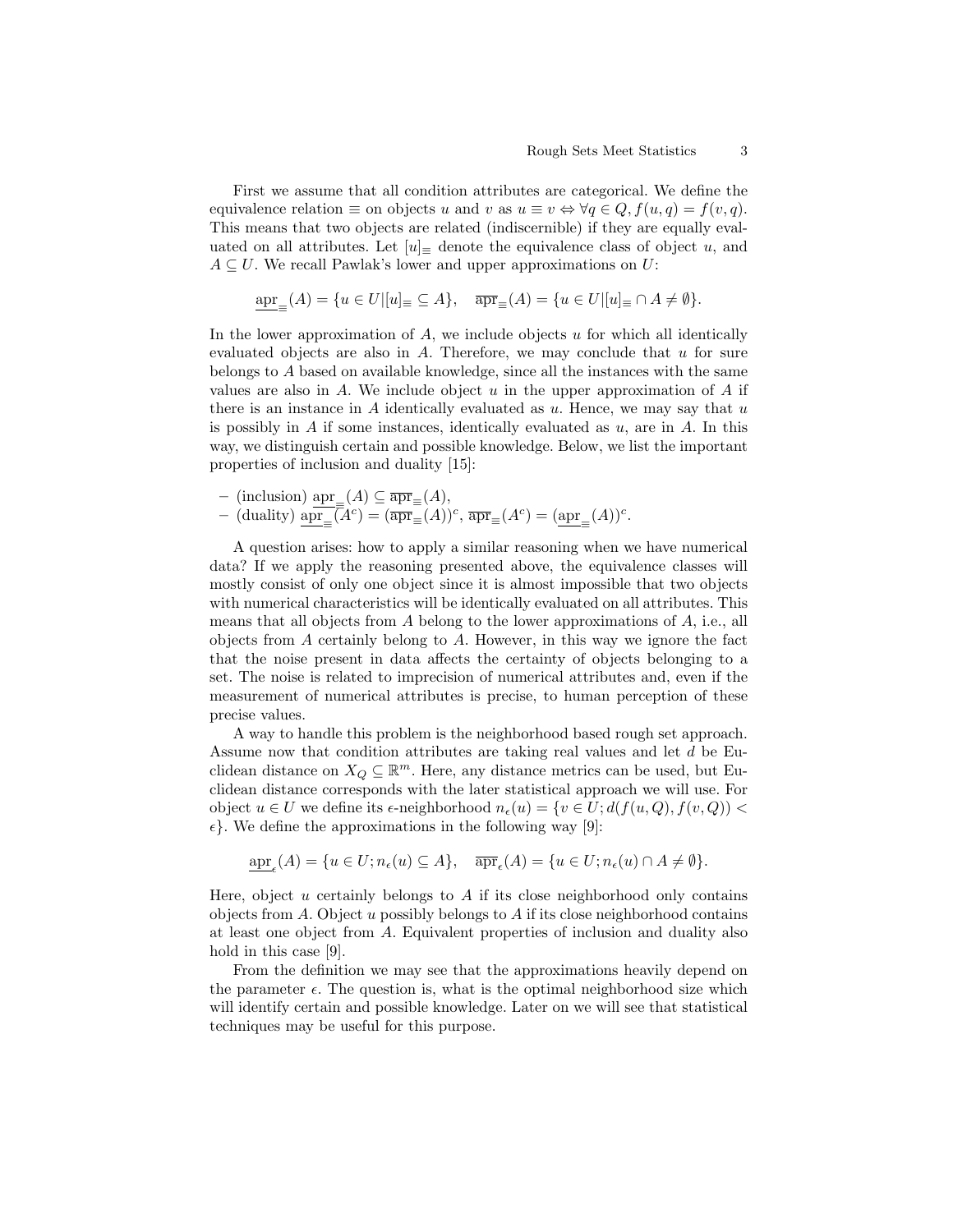#### 2.2 Value-based definitions and inconclusive regions

Pawlak defines the approximations as sets of objects (SO). The main goal of these definitions is to distinguish possible knowledge from certain knowledge and for this we do not need to refer exactly to the set of objects. We can define the approximations as sets of values (SV), i.e., the sets which will only contain values from the domain of condition attributes. Let  $x \in X_Q$ . Similarly as in [8] we define sets  $[x] = \{u \in U; f(u, Q) = x\}$ . The SV approximations are

$$
\underline{\mathsf{apr}}_\equiv^{\mathsf{SV}}(A) = \{x; [x]\neq \emptyset \land [x]\subseteq A\}, \quad \overline{\mathsf{apr}}_\equiv^{\mathsf{SV}}(A) = \{x; [x]\cap A\neq \emptyset\}.
$$

We refer to this definition as SV definition while the original one will be called SO definition. We note that the SV definition keeps the same knowledge as the SO definition. The SO approximations can be obtained from the SV definition by collecting all objects with condition values belonging to the SV approximations (lower or upper). The SV approximations can be obtained from the SO definition as a set of unique condition values  $f(u, Q)$  of the objects from the SO approximations. Therefore, in terms of Pawlak's environment of categorical data, SO and SV definitions are equivalent.

We notice that there are values from the domain which cannot be assigned to any approximation. In particular, the condition  $||x|| > 0$  is necessary in the definitions. Otherwise a value x for which  $||x|| = 0$  would belong to the lower approximations of A and  $A<sup>c</sup>$  at the same time, i.e., it would certainly belong to two opposite classes. Of course, that is not possible and such values from the domain are called inconclusive. We denote the set  $I \subseteq X_Q$  of inconclusive values by

$$
I = \{x; x \in X_Q \land [x] = \emptyset\}
$$

The inclusion property is clearly preserved while duality still holds if the complement operator on  $X_Q$  excludes inconclusive values i.e., if it is defined as:  $S^c = X_Q - I - S$  for  $S \subseteq X_Q$ .

On the other hand, for the SV extension in the neighborhood based approximations, neighborhood may be defined for any value from the domain  $X_Q$ . If  $X_Q \subseteq \mathbb{R}^m$  and  $x \in X_Q$  we define  $n_{\epsilon}(x) = \{u \in U; d(x, f(u, Q)) < \epsilon\}$ . The SV approximations are:

$$
\underbrace{\text{apr}_{\epsilon}^{\text{SV}}(A)} = \{x; n_{\epsilon}(x) \neq \emptyset \land n_{\epsilon}(x) \subseteq A\}
$$

$$
\overline{\text{apr}_{\epsilon}^{\text{SV}}}(A) = \{x; n_{\epsilon}(x) \cap A \neq \emptyset\}.
$$

An arbitrary value  $x \in X_Q$  is in the lower approximation of A if its  $\epsilon$ -neighborhood contains only objects from A while it is in the upper approximation if it contains at least one object from A. Here again we consider the inconclusive areas, i.e., values in which neighborhood there are no objects from  $U$ . As for the SV definitions for Pawlak's rough sets, the inclusion property is preserved while duality holds with exclusion of the inconclusive areas. The SO and SV definitions are not equivalent in this case since SV is more general, and SO can be obtained from it, but not vice versa. For example, there can exist a value  $x \in X_Q$  such that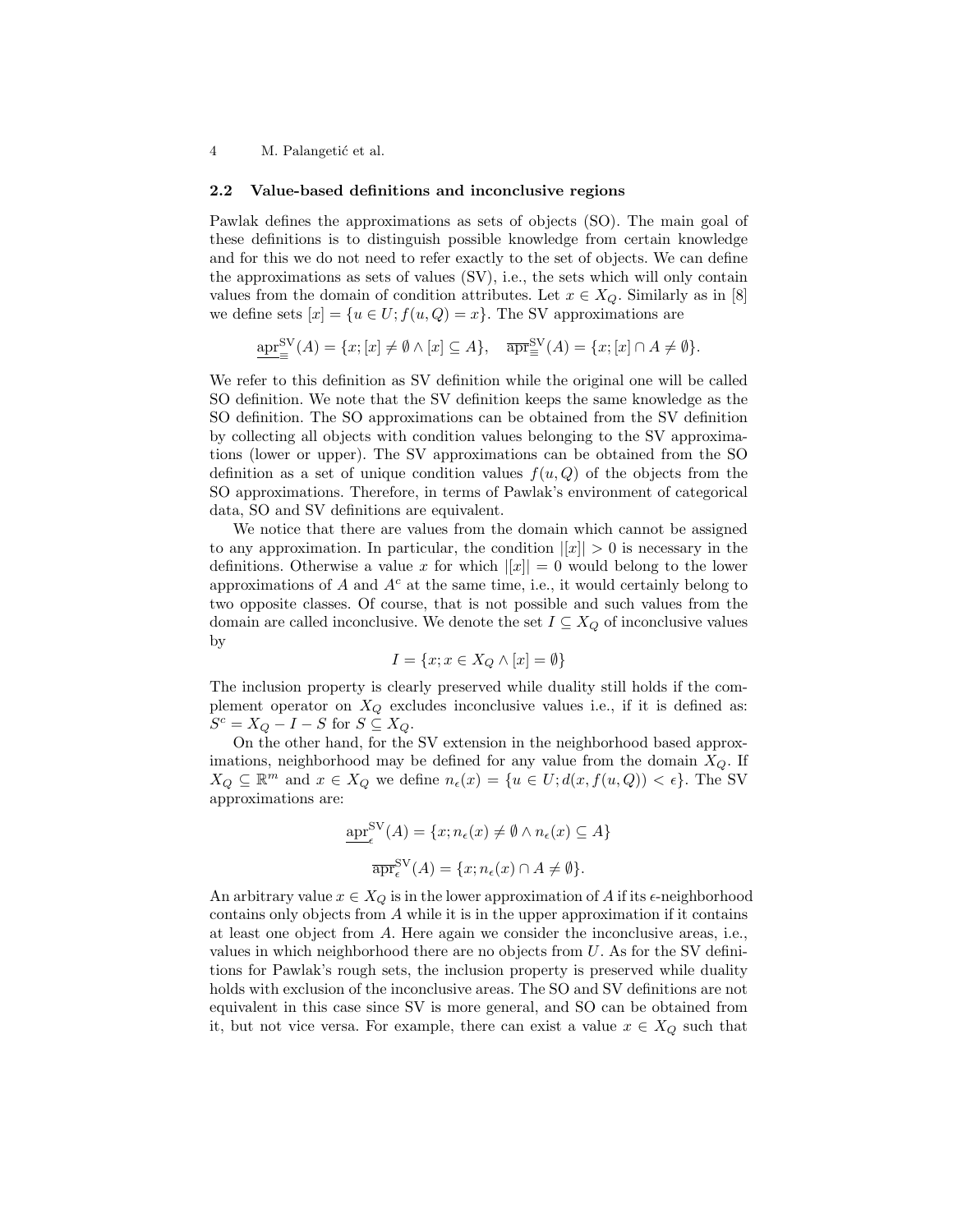its neighborhood contains exactly one object  $u \in A$  and no elements from  $A^c$ , and such that  $u$  is not in the SO lower approximation of  $A$ . The latter holds in particular if there exists some  $v \in A^c$  such that  $d(f(u, Q), f(v, Q)) < \epsilon$ . However, x belongs to the SV lower approximation, and such x cannot be reconstructed from the SO lower approximation.

We will use the SV definition to derive a statistical extension of rough sets to numerical data.

# 3 A statistical view of Pawlak's rough sets

One widely used assumption in statistics and machine learning (ML) is that data are realizations of a joint random variable. Let objects be outcomes of the joint random variable  $\mathcal{U} = (\mathcal{X}, \mathcal{Y})$  where X is a random variable corresponding to the condition attributes, while  $\mathcal Y$  corresponds to the decision attribute. Since we are dealing with classification problems, we know that  $Y$  is always discrete, while X is discrete if we work with categorical data, or X takes values from  $\mathbb{R}^m$  if we have numerical data. Those random variables are unknown in practice, so using data as their realizations, we explain the relations between  $\mathcal{X}$  and  $\mathcal{Y}$ .

The idea here is to redefine the approximations in terms of random variables instead of data. The SV approximations were defined on the domain w.r.t. neighborhood operators, while here the approximations are defined on the domain w.r.t. a random variable. In terms of statistics these are the "true" approximations dependent on unknown random variables. The SV approximations on data will play the role of estimators of such approximations.

Since Y is discrete, assume that its domain is the set  $\{0, 1, \ldots, K\}$  for some K. Classification tasks in machine learning often refer to calculation of the conditional probabilities of the particular classes. More formally, for class  $k \in \mathbb{Z}$  $\{0, 1, \ldots, K\}$  we want to model the expression  $P(\mathcal{Y} = k | \mathcal{X} = x)$  as a function of x for all x from the domain space (either a space of categories or  $\mathbb{R}^m$ ). Assume now that the domain  $X_Q$  of  $\mathcal X$  is finite i.e.,  $\mathcal X$  is discrete. If certainty is modeled in a probabilistic environment, we say that an event is certain if its probability is 1 while an event is possible if its probability is greater than 0. We want to know if value  $x \in X_Q$  certainly belongs to class k, i.e., if  $P(Y = k | X = x) = 1$ . In practice, we do not have exact knowledge about the conditional distribution of  $\mathcal Y$  on  $\mathcal X$ , so we need to estimate it. We recall the set of objects  $U = \{u_i = (x_i, y_i)|i = 1...n\}$  which is now a set of realizations of random variable  $U$ , known as a sample. The empirical estimation of the above mentioned conditional probability is

$$
\hat{P}(\mathcal{Y}=k|\mathcal{X}=x)=\frac{\sum_{i=1}^{n} \mathbf{1}_{\{y_i=k, x_i=x\}}}{\mathbf{1}_{\{x_i=x\}}}=\frac{|\{\hat{y}=k\}| \cap |\{\hat{x}=x\}|}{|\{\hat{x}=x\}|},
$$

where  $\mathbf{1}_A$  is the indicator function,  $|\{\hat{y} = k\}|$  is the number of objects  $y_i$  equal to k, while  $|\{\hat{x} = x\}|$  is the number of objects  $x_i$  equal to x. To estimate the set of values x for which  $P(\mathcal{Y} = k | \mathcal{X} = x) = 1$ , we use the estimated probability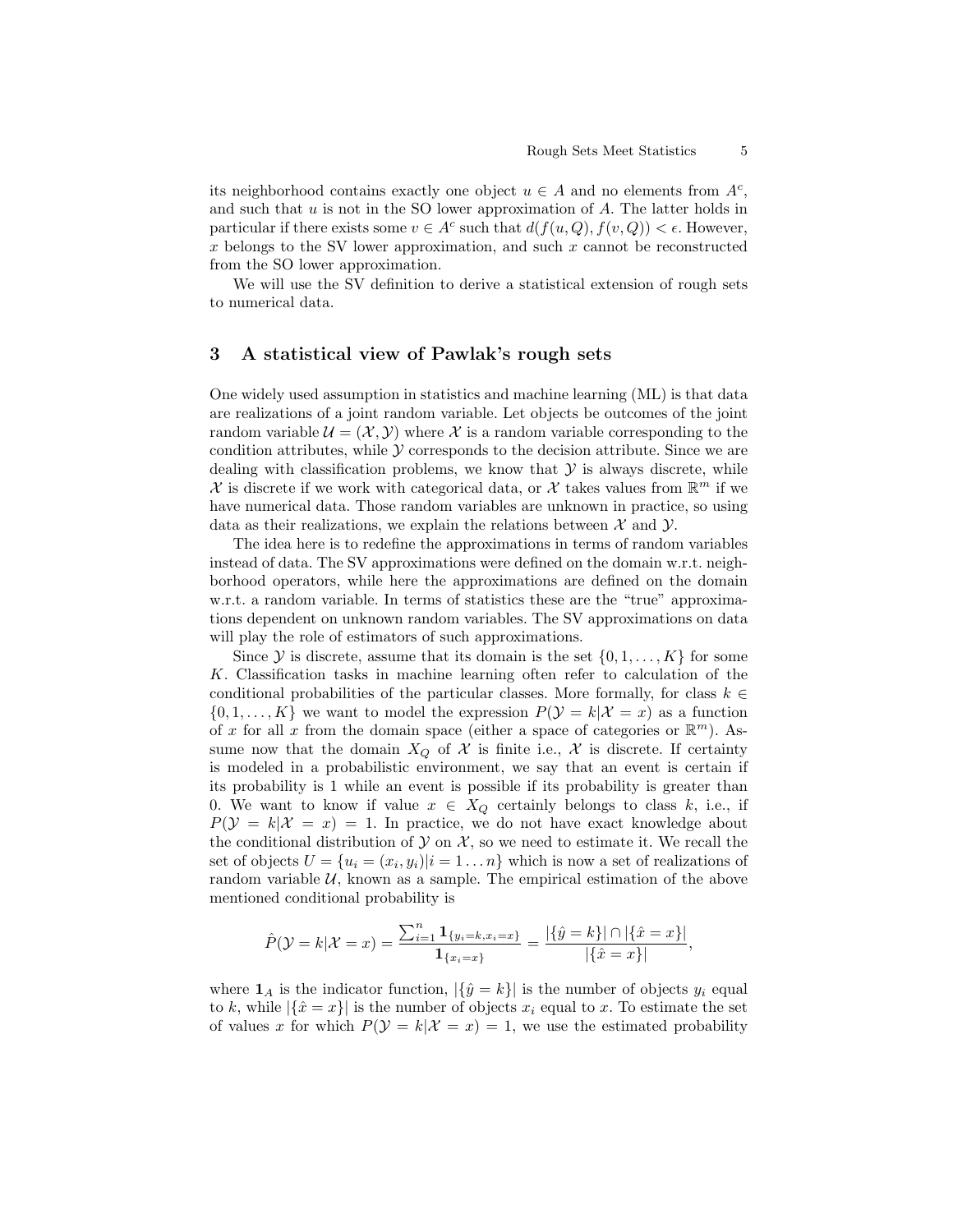instead of the true one. We have that:

$$
\frac{|\{\hat{y} = k\}| \cap |\{\hat{x} = x\}|}{|\{\hat{x} = x\}|} = 1 \Leftrightarrow |\{\hat{y} = k\}| \cap |\{\hat{x} = x\}| = |\{\hat{x} = x\}| \land |\{\hat{x} = x\}| > 0
$$

$$
\Leftrightarrow \{\hat{x} = x\} \subseteq \{\hat{y} = k\} \land |\{\hat{x} = x\}| > 0.
$$

We obtain

$$
\{x \in X_Q; \hat{P}(\mathcal{Y} = k|\mathcal{X} = 1)\} = \{x \in X_Q; |\{\hat{x} = x\}| > 0 \land \{\hat{x} = x\} \subseteq \{\hat{y} = k\}.
$$

The right side of the latter equality is identical to the SV definition of Pawlak's rough sets, where [x] is replaced by  $\{\hat{x} = x\}$  while A is replaced with  $\{\hat{y} = k\}$ . Here, it can be noticed that the SV lower approximation may be seen as an estimation of the unknown lower approximation dependent on random variables. A similar procedure may be used for the upper approximation. This leads to the definition of the lower and upper approximations of the class  $k$  with respect to random variable  $\mathcal{X}$ :

$$
\underbrace{\text{apr}}_{\mathcal{X}}^{RV}(\mathcal{Y} = k) = \{x; P(\mathcal{Y} = k | \mathcal{X} = x) = 1\},
$$
\n
$$
\overline{\text{apr}}_{\mathcal{X}}^{IV}(\mathcal{Y} = k) = \{x; P(\mathcal{Y} = k | \mathcal{X} = x) > 0\}.
$$
\n
$$
(1)
$$

We call this the RV definition of rough sets. Such defined "true" approximations do not require any assumptions on  $\mathcal{X}(\mathcal{X})$  being discrete or continuous) as long as the conditional probability is defined. This version of the approximations provides a natural extension of rough sets to numerical data (and all other types of data). In practice, approximation estimates for categorical and numerical data are different since the probability estimation is different in the discrete and the continuous case. We have already seen the estimation of the lower approximation for categorical data. Later on it will be shown how to estimate the approximations in the numerical case. The RV rough set definitions can be taken out of the context of classification and they can be extended to arbitrary events. Let A be an event and  $\mathcal X$  be a random variable. The lower and upper approximations of  $A$  w.r.t.  $X$  are defined as:

$$
\underline{\mathrm{apr}}_{\mathcal{X}}^{RV}(A) = \{x; P(A | \mathcal{X} = x) = 1\}, \quad \overline{\mathrm{apr}}_{\mathcal{X}}^{RV}(A) = \{x; P(A | \mathcal{X} = x) > 0\}.
$$

However, such general definition will not play an important role for our goal, but it may find some other applications in data analysis.

# 4 Rough approximations for numerical data

In the previous section we have seen how the approximations may be estimated in practice when we deal with categorical data, and that such estimation coincides with Pawlak's approach. Since the approximations do not depend on the type of data, the question is how to estimate them for numerical data. To make things simpler, we assume that classification is binary, i.e.,  $K = 1$ , and we only have two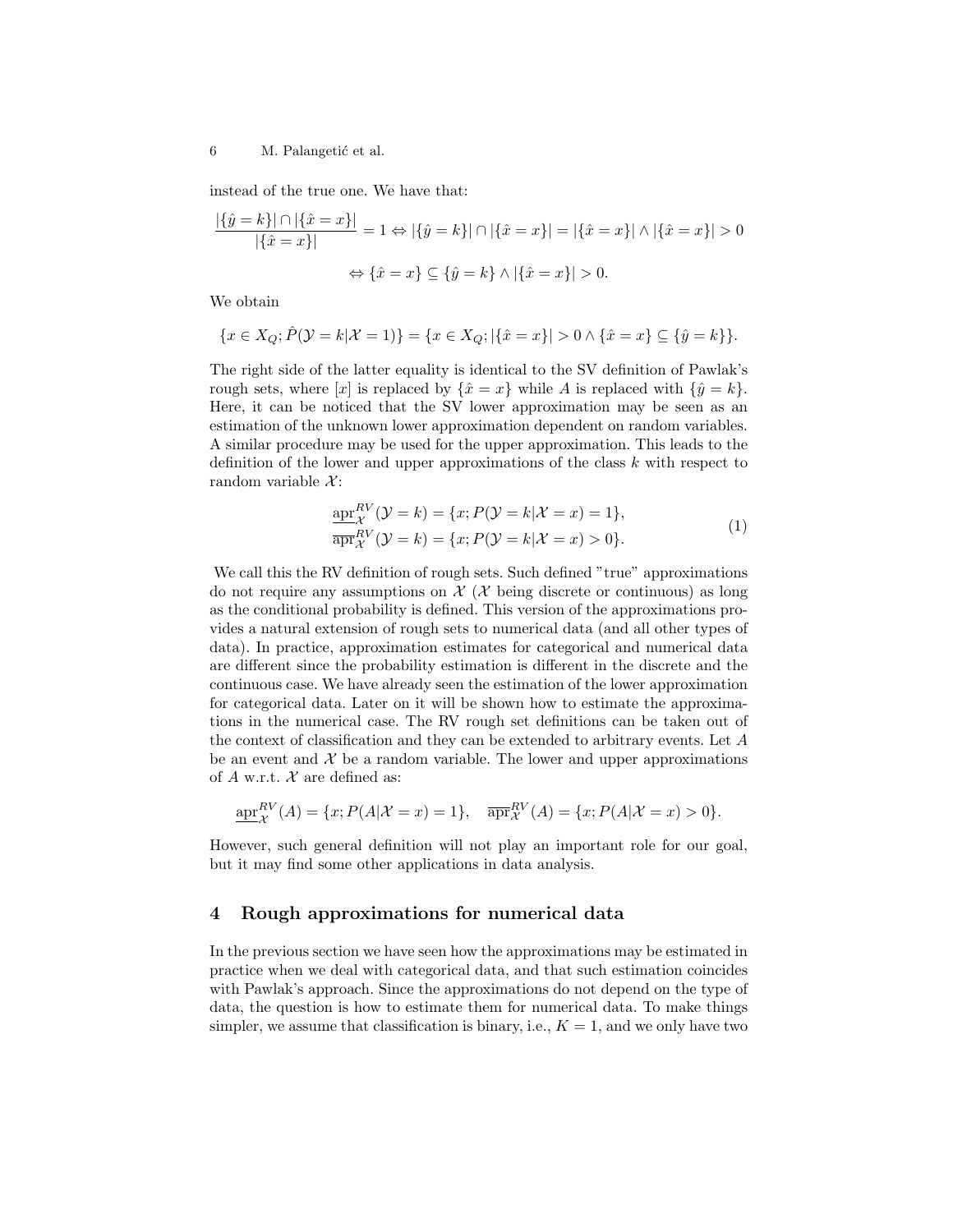values for the variable  $\mathcal{Y}$ , 0 and 1. Assume also that the domain of  $\mathcal{X}$  is  $X_Q \subseteq \mathbb{R}^m$ i.e.,  $\mathcal X$  is a continuous random variable. By  $f_{\mathcal X}$  we denote the probability density function (PDF) of X, while by  $f_{\mathcal{Y}}(k) = P(\mathcal{Y} = k)$  we denote the PDF of the binary random variable  $\mathcal Y$ . The joint PDF of  $\mathcal Y$  and  $\mathcal X$  is denoted as  $f_{\mathcal Y,\mathcal X}$ . From probability theory it holds that  $f_y(0) + f_y(1) = 1$ ,  $f_x(x) > 0$  for  $x \in X_Q$  and  $\int_{X_Q} f_X(x) dx = 1$ . We calculate the approximations of class 1. Probability theory tells us that:

$$
P(\mathcal{Y} = 1 | \mathcal{X} = x) = \frac{f_{\mathcal{Y}, \mathcal{X}}(1, x)}{f_{\mathcal{X}}(x)} = 1 - \frac{f_{\mathcal{X}}(x) - f_{\mathcal{Y}, \mathcal{X}}(1, x)}{f_{\mathcal{X}}(x)} = 1 - \frac{f_{\mathcal{Y}, \mathcal{X}}(0, x)}{f_{\mathcal{X}}(x)}.
$$

For the lower approximation we have that

$$
P(\mathcal{Y} = 1 | \mathcal{X} = x) = 1 \Leftrightarrow 1 - \frac{f_{\mathcal{Y}, \mathcal{X}}(0, x)}{f_{\mathcal{X}}(x)} = 1 \Leftrightarrow \frac{f_{\mathcal{Y}, \mathcal{X}}(0, x)}{f_{\mathcal{X}}(x)} = 0 \Leftrightarrow f_{\mathcal{Y}, \mathcal{X}}(0, x) = 0.
$$

The last equality can be divided by  $f_{\mathcal{Y}}(0)$  and we get the condition  $f_{\mathcal{X}|\mathcal{Y}=0}(x) =$ 0. Here  $f_{\mathcal{X}|\mathcal{Y}=0}$  stands for the conditional PDF of X on event  $\{\mathcal{Y}=0\}$ . For the upper approximation we have:

$$
P(\mathcal{Y} = 1 | \mathcal{X} = x) > 0 \Leftrightarrow \frac{f_{\mathcal{Y}, \mathcal{X}}(1, x)}{f_{\mathcal{X}}(x)} > 0 \Leftrightarrow f_{\mathcal{Y}, \mathcal{X}}(1, x) > 0.
$$

The last equality can be divided by  $f_{\mathcal{Y}}(1)$  and we get the condition  $f_{\mathcal{X}|\mathcal{Y}=1}(x)$ 0.

The conclusion we may derive from the calculations is that  $x$  certainly belongs to class 1 if the conditional PDF of  $\mathcal X$  on  $\{\mathcal Y = 0\}$  evaluated in x is 0. We have that x possibly belongs to class 1 if the conditional PDF of  $\mathcal X$  on  $\{\mathcal Y = 0\}$ evaluated in x is greater than 0. These conditions depend on conditional PDFs which are unknown in practice and have to be estimated. More precisely, we need to estimate the so-called level sets, i.e., areas on which the PDF is smaller or greater than some value [2]. In our case, the thresholds we consider for the PDFs are when they are equal to 0 and greater than 0 (lower and upper approximation).

The estimation of level sets is an emerging field in statistics and ML [2, 3, 20]. Such estimations are essentially different from estimating the PDF itself since we are searching for good estimators for a particular area of the PDF, not for the whole PDF.

Below we present a naive approach of estimating level sets using the estimation of the PDF. Density estimation is a well studied area of statistics [18, 19, 23]. The main methods are histogram density estimation, kernel density estimation (KDE) and nearest neighbour density estimation. Histograms are known for performing badly in high dimensions [18], while the nearest neighbour methods do not assume that there are areas where the PDF is equal to 0 [14]. For these reasons, KDE appears the most appropriate choice to calculate level sets. We refer the reader to [19] for an overview of density estimation methods.

#### 4.1 Rough sets and KDE

A kernel  $K : \mathbb{R}^m \times \mathbb{R}^m \to \mathbb{R}$  is a positive and symmetric mapping for which it holds that  $\forall t \in \mathbb{R}^M$ ,  $\int_{\mathbb{R}^m} K(t, s) ds = 1$  [24]. It may be seen as a measure of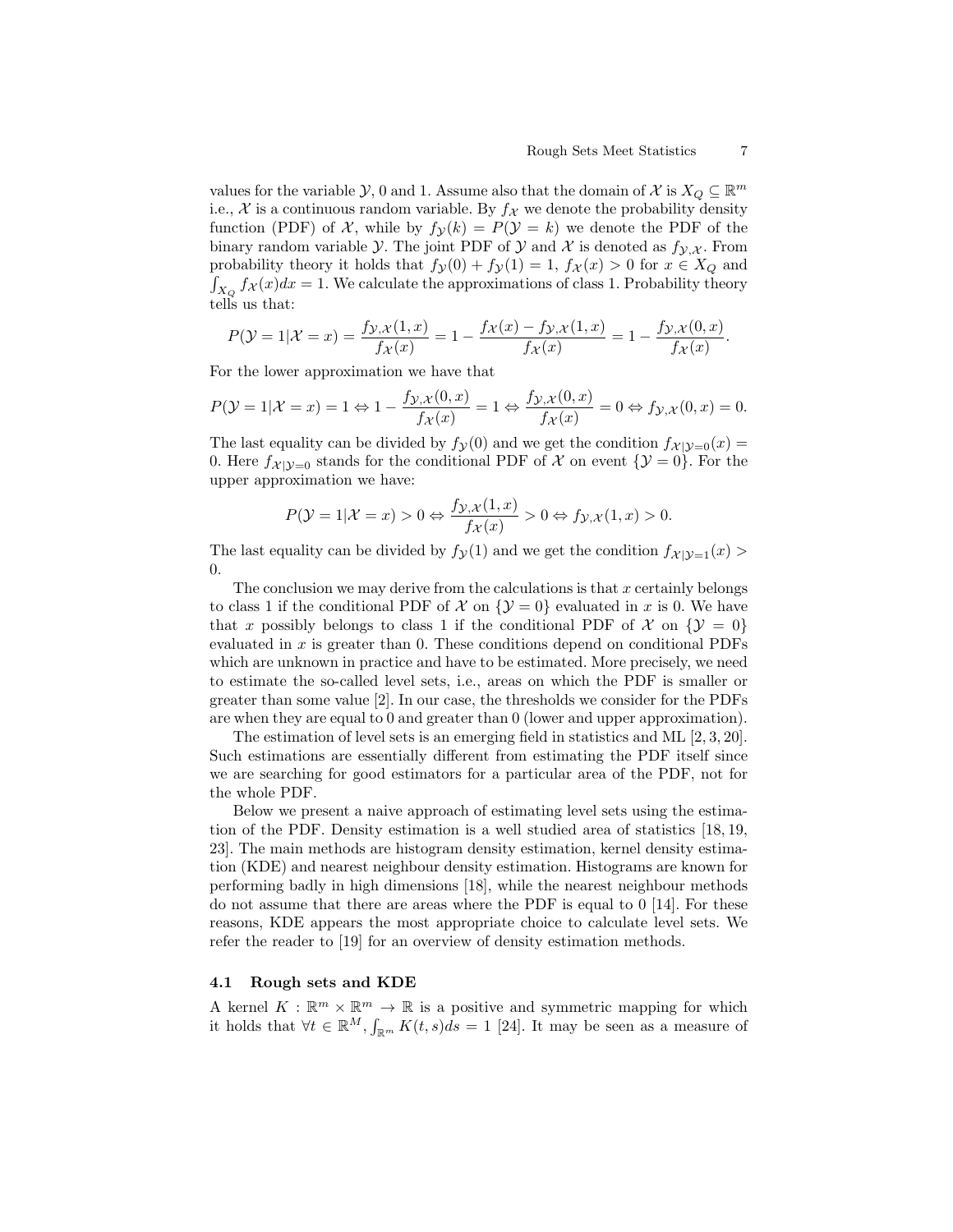similarity between points from  $\mathbb{R}^m$ . The kernel density estimator is defined as:

$$
\hat{f}^{K}(t) = \frac{1}{n} \sum_{i=1}^{n} K(t, t_i),
$$

where  $\{t_1, t_2, \ldots, t_n\}$  is a given sample from the unknown PDF f. The motivation behind this definition is that if  $x$  has more points in its proximity, then value  $\hat{f}^K(x)$  will be larger, which indicates an area of higher density.

Similarity measures are usually based on distances between points since, intuitively, the closer points are, the more similar they are to each other. Therefore, we use kernels based on Euclidean distance, called radial kernels [12]:

$$
K(x,y) = \frac{1}{h}k \bigg(\frac{\|x-y\|}{h}\bigg).
$$

The notation  $\|\cdot\|$  stands for the standard norm on  $\mathbb{R}^m$ , h is a positive real parameter called bandwidth while  $k$  is a univariate positive function. Using radial kernels, the PDF estimator becomes:

$$
\hat{f}^{k,h}(x) = \frac{1}{nh^m} \sum_{i=1}^n k \bigg( \frac{\|x - x_i\|}{h} \bigg). \tag{2}
$$

From before we have that the lower approximation can be formulated as:

$$
\underline{\mathrm{apr}}_{\mathcal{X}}^{RV}(\mathcal{Y}=1) = \{x; f_{\mathcal{X}|\mathcal{Y}=0}(x) = 0\}.
$$

Therefore, using (2) we get the estimator of the lower approximation:

$$
\underline{\text{apr}}_{\hat{\mathcal{X}}}^{RV}(\mathcal{Y} = 1) = \{x; \hat{f}_{\mathcal{X}|\mathcal{Y}=0}^{k,h}(x) = 0\}.
$$

Although it is not possible that  $f_{\mathcal{X}|\mathcal{Y}=0}(x) = 0$  and  $f_{\mathcal{X}|\mathcal{Y}=1}(x) = 0$  at the same time, it may happen that  $\hat{f}_{\mathcal{X}|\mathcal{Y}=0}^{k,h}(x) = 0$  and  $\hat{f}_{\mathcal{X}|\mathcal{Y}=1}^{k,h}(x) = 0$  for some x. Such values we will denote as inconclusive and we will exclude them from the approximations, as before. Following this, we redefine the estimation of the lower approximation:

$$
\underline{\text{apr}}_{\hat{\mathcal{X}}}^{RV}(\mathcal{Y}=1) = \{x; \hat{f}_{\mathcal{X}|\mathcal{Y}=0}^{k,h}(x) = 0 \land \hat{f}_{\mathcal{X}|\mathcal{Y}=1}^{k,h}(x) > 0\}.
$$
 (3)

Henceforth we will focus on the lower approximation. A very similar procedure can be used to estimate the upper approximation.

We have to decide which area satisfies the condition from (3). To estimate  $f_{\mathcal{X}|\mathcal{Y}=0}$  we use objects from class 0 and to estimate  $f_{\mathcal{X}|\mathcal{Y}=1}$  we use objects from class 1. Recall  $U = \{(x_1, y_1), \ldots, (x_n, y_n)\}\$ as the set of objects or the sample. Set  $U$  is split into two subsets; objects which belong to class  $0$ , and objects which belong to class 1. We denote those sets  $U^0 = \{(x_1^0, 0), (x_2^0, 0), \ldots, (x_{n_0}^0, 0)\}$  and  $\{U^1 = (x_1^1, 1), (x_2^1, 1), \ldots, (x_{n_1}^1, 1)\}\.$  To estimate the conditional PDFs  $f_{\mathcal{X}|\mathcal{Y}=0}$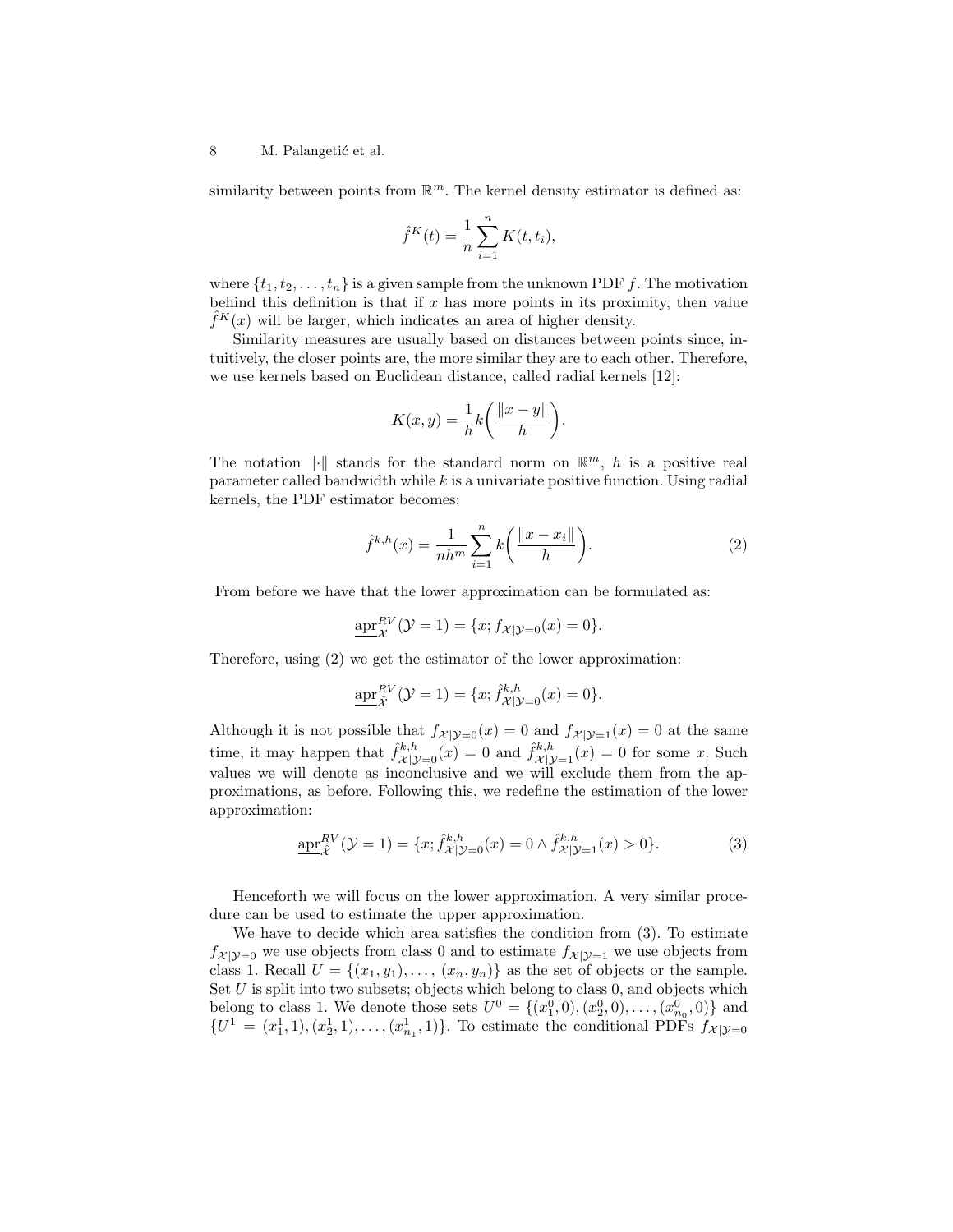and  $f_{\mathcal{X}|\mathcal{Y}=1}$  we use the objects from  $U^0$  and  $U^1$  respectively. To estimate the level set  $f_{\mathcal{X}|\mathcal{Y}=0}(x) = 0$  we have to find values of x for which  $\hat{f}_{\mathcal{X}|\mathcal{Y}=0}^{k,h}(x) = 0$ and to estimate  $f_{\mathcal{X}|\mathcal{Y}=1}(x) > 0$  we are searching for x where  $\hat{f}_{\mathcal{X}|\mathcal{Y}=1}^{k,h}(x) > 0$ . It follows that:

$$
\frac{1}{nh} \sum_{i=1}^{n_0} k\left(\frac{\|x - x_i^0\|}{h}\right) = 0 \Leftrightarrow \forall i \in \{1, \dots n_0\}; k\left(\frac{\|x - x_i^0\|}{h}\right) = 0.
$$
  

$$
\frac{1}{nh} \sum_{i=1}^{n_1} k\left(\frac{\|x - x_i^1\|}{h}\right) > 0 \Leftrightarrow \exists i \in \{1, \dots n_1\}; k\left(\frac{\|x - x_i^0\|}{h}\right) > 0.
$$

The derivation up to now is general and holds for all functions  $k$  and bandwidths h. The question is, which kernel best suits the last condition. The most used kernel in practice is the Gaussian kernel which is also radial:  $k(x) = \frac{1}{\sqrt{2}}$  $\frac{1}{(2\pi)^m}e^{-\frac{1}{2}x^2}.$ Its main drawback is that it is nowhere equal to 0. It is used under the assumption that there are no impossible or certain events which is not the case here.

Therefore, a better choice would be a kernel with different assumptions. In particular, we require a kernel for which  $k$  is bigger than 0 on a bounded set i.e., a kernel with bounded support.



Fig. 1. Kernel examples in univariate case

The theory developed in [13] states that the smallest estimation error under certain conditions is achieved for the Epanechikov kernel. The Epanechikov kernel is radial with

$$
k(x) = \max\bigg\{0, \frac{m+2}{2c_m}(1-x^2)\bigg\},\,
$$

where  $c_m$  is the volume of the m-dimensional unit ball. According to the definition, its support is the unit hypersphere, which implies that it is bounded. Another kernel with bounded support is the spherical uniform kernel, i.e., the constant radial kernel for which

$$
k(x) = \begin{cases} \frac{1}{c_m} & \text{if } x \in (0, 1) \\ 0 & \text{otherwise.} \end{cases}
$$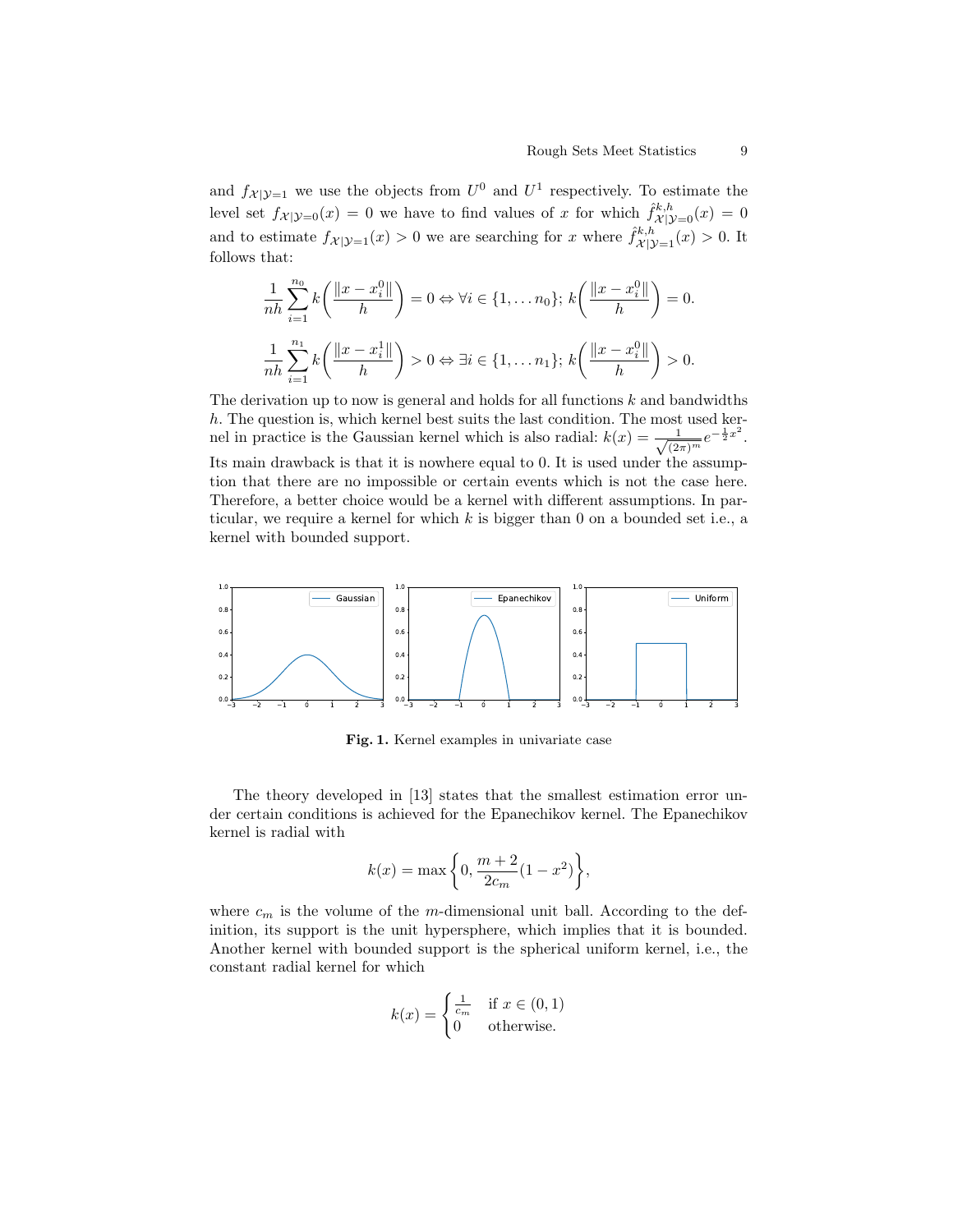Let  $h_e$  and  $h_u$  be the bandwidths corresponding to the Epanechikov kernel and spherical uniform kernel, respectively. For the Epanechikov kernel, we have that:

$$
\begin{split} k&\bigg(\frac{\|x-x^0_i\|}{h_e}\bigg)=0\Leftrightarrow \frac{m+2}{2c_m}\bigg(1-\frac{\|x-x^0_i\|^2}{h_e^2}\bigg)\leq 0\Leftrightarrow \|x-x^0_i\|\geq h_e,\\ k&\bigg(\frac{\|x-x^1_i\|}{h_e}\bigg)>0\Leftrightarrow \frac{m+2}{2c_m}\bigg(1-\frac{\|x-x^1_i\|^2}{h_e^2}\bigg)>0\Leftrightarrow \|x-x^1_i\|< h_e,\\ k&\bigg). \end{split}
$$

while for the spherical uniform kernel it holds that:

$$
k\left(\frac{\|x-x_i^0\|}{h_u}\right) = 0 \Leftrightarrow \|x-x_i^0\| \ge h_u, \quad k\left(\frac{\|x-x_i^1\|}{h_u}\right) > 0 \Leftrightarrow \|x-x_i^1\| < h_u,
$$

In both cases, value  $x$  certainly belongs to class 1 if in the neighborhood there are no objects from the opposite class and there are some objects from the same class. Hence, by using kernels with bounded support, we obtain simple conditions for estimating the lower approximations.

#### 4.2 Relationship to neighborhood based rough sets

We summarize the results obtained so far: we defined the lower approximation of class  $\{\mathcal{Y} = 1\}$  as :  $\underline{\text{apr}}_{\mathcal{X}}^{RV}(\mathcal{Y} = 1) = \{x; f_{\mathcal{X}|\mathcal{Y}=0}(x) = 0\}$  for continuous random variable  $\mathcal{X}$ . We estimated the approximation by estimating the PDF from the expression using kernel density estimators as:

$$
\underline{\mathrm{apr}}_{\hat{\mathcal{X}}}^{RV}(\mathcal{Y}=1) = \{x; \hat{f}_{\mathcal{X}|\mathcal{Y}=0}^{K}(x) = 0 \land \hat{f}_{\mathcal{X}|\mathcal{Y}=1}^{K}(x) > 0\}.
$$

We have shown that the estimators for certain radial kernels with bounded support lead to the expression:

$$
\underline{\mathrm{apr}}_{\hat{\mathcal{X}}}^{RV}(\mathcal{Y}=1) = \{x; \forall i : ||x - x_i^0|| \ge h \land \exists i : ||x - x_i^1|| < h\},\
$$

for some h. Let us write the neighborhood definition replacing  $\epsilon$  with h:  $n_h(x) =$  ${x_i \in U; d(x, x_i) < h}$ , where d is the Euclidean distance. Condition  $\exists i : ||x$  $x_i^1$  |  $\lt h$  means that there is at least one object from  $U^1$  in  $n_h(x)$ , i.e.,  $n_h(x) \neq \emptyset$ , while  $\forall i : \|x - x_i^0\| \geq h$  means that there are no objects from  $U^0$  in  $n_h(x)$ , i.e.,  $n_h(x) \subseteq U^1$ . It follows that the approximation estimator can be written as:

$$
\underline{\mathrm{apr}}_{\hat{\mathcal{X}}}^{RV}(\mathcal{Y}=1) = \{x; n_h(x) \neq \emptyset \land n_h(x) \subseteq U^1\}.
$$

The latter expression is exactly the SV (set of values) definition of the neighborhood based rough sets. We can conclude that the estimators of the RV approximations coincide with the SV definition of the neighborhood based rough sets. The advantage of this representation of the neighborhood based rough sets is that we have proper mathematical tools to calculate the neighborhood size in order to get better results. We are now able to use statistical methods to obtain a proper bandwidth which plays the role of the neighborhood size.

In the following subsection, we will outline a procedure to select the bandwidths in theory, that is: we provide some insights on how the bandwidths can be calculated independently from data, using only the chosen kernel and the original PDF.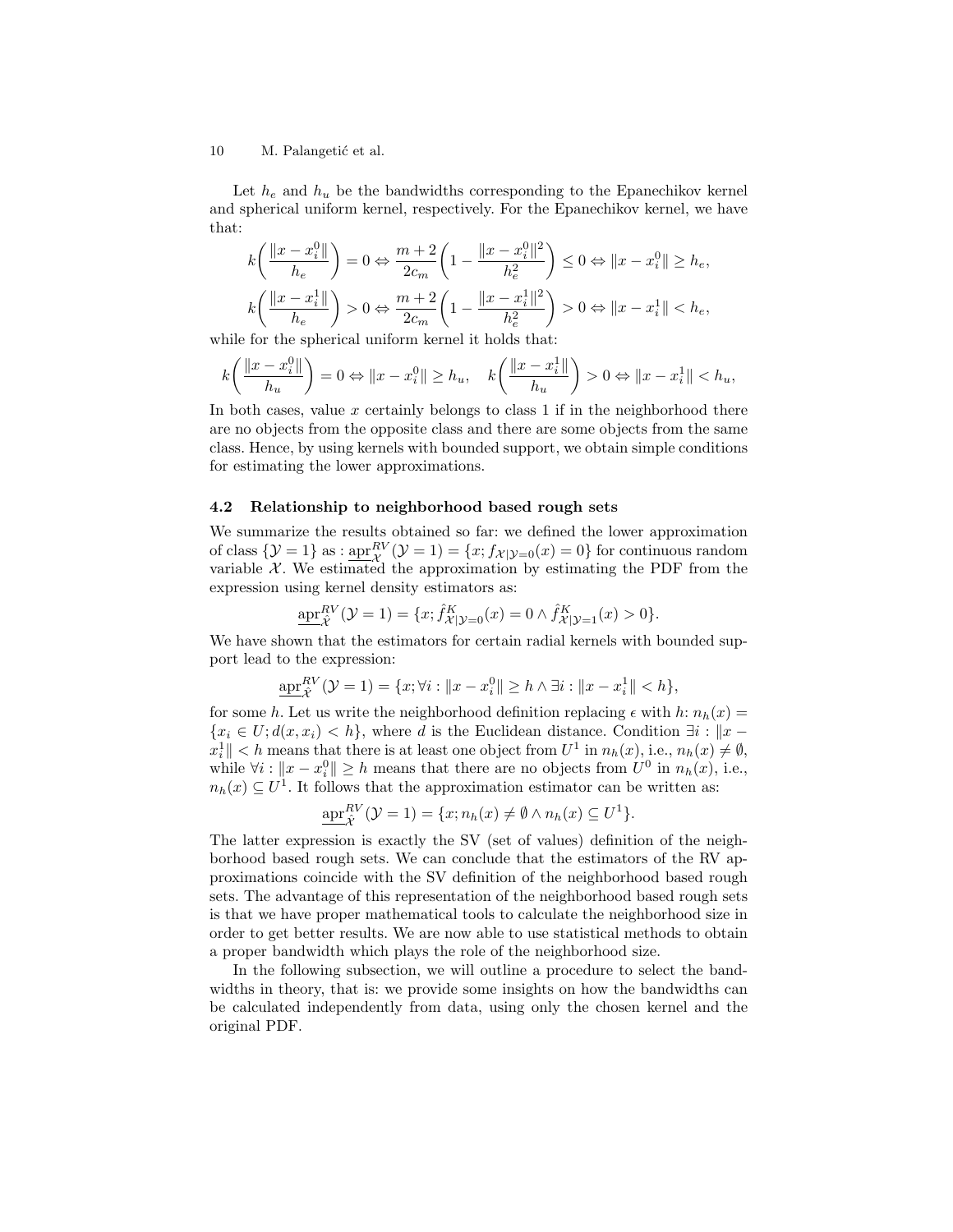#### 4.3 Bandwidth selection - an example

This subsection relies on the work presented in [19]. Using the KDE theory, we are able to construct the proper bandwidths for different kernels in order to obtain the best possible estimator of PDFs (or at least close to the best). The bandwidths are chosen to minimize the error of the PDF estimation. A widely used error function is Mean Integrated Square Error (MISE):

$$
MISE(\hat{f}^{k,h}) = \int_{X_Q} E((\hat{f}^{k,h}(x) - f(x))^2) dx
$$

where  $E$  stands for the expected value. When n is significantly larger than the number of attributes m, the MISE of radial kernels can be approximated as:

$$
MISE(\hat{f}^{k,h}) \approx C_1 h^4 + \frac{C_2}{nh^m}.
$$

The latter expression is also called AMISE or Asymptotic MISE. By minimizing the expression above, we get the optimal bandwidth:

$$
h^{opt} = C_3 n^{-\frac{1}{m+4}}.
$$

Constants  $C_1, C_2$  and  $C_3$  are dependent on the kernel and on the actual probability density function f. Assuming that our data are normally distributed (or something close to normal with bounded support), we are able to calculate the optimal bandwidths. Under normality assumption, the optimal bandwidths for the Epanechikov and spherical uniform kernels are:

$$
h_e^{opt} = [8(d+4)c_m^{-1}(2\sqrt{\pi})^dn^{-1}]^{\frac{1}{m+4}}, \quad h_u^{opt} = [4(d+2)c_m^{-1}(2\sqrt{\pi})^dn^{-1}]^{\frac{1}{m+4}}.
$$

From the AMISE expression, we may see that the rate of convergence is not dependent on constant  $C_3$ . Therefore, in order to avoid the assumptions and to achieve better results one can try to tune constant  $C_3$  using data. Under  $h^{opt}$ for some kernel we also ensure that:

$$
\lim_{n \to \infty} MISE(\hat{f}^{k, h^{opt}}) = 0.
$$

That ensures that for a sufficiently large sample size  $n$ , the inconclusive areas will become negligible. That is also intuitive since with more data we acquire more knowledge which leaves less space for uncertainty.

# 5 Discussion

We have presented a new way to calculate the neighborhood size in neighborhood based rough sets. A question arises: does it provide satisfactory results in practice?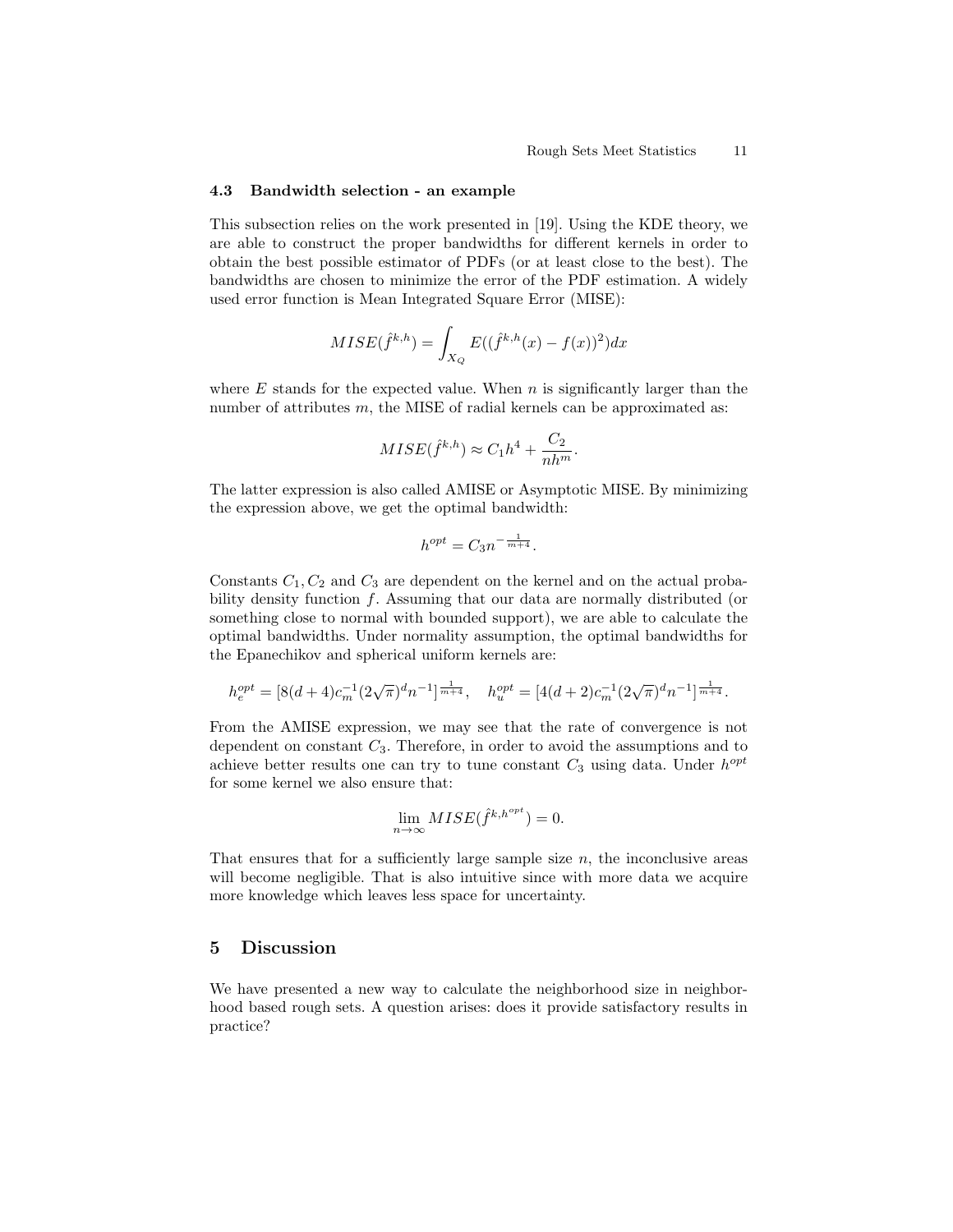It is well known that rough sets are widely used in attribute selection [4, 10]. The attribute selection in rough sets focuses on preservation of certain knowledge; we delete attributes as long as the lower approximations of all classes remain unchanged.

We have run a series of experiments applying the attribute selection using neighborhood based rough sets together with the calculated bandwidths. Unfortunately, the results were not satisfactory. First, we simulated data with normal distribution to fulfill the assumption from the previous subsection. We have noticed that for lower dimensions, both  $h_e^{opt}$ -neighborhood and  $h_u^{opt}$ -neighborhood are too wide, meaning that they cover a large amount of data. Consequently, the lower approximations obtained with them consist of a low percentage of data which is unrealistic. With higher dimensions, we observed the opposite problem; the neighborhoods are too narrow which leads to the lower approximation containing almost all data, which is also unrealistic. We can conclude that the naive approach of estimating PDF and searching for the optimal bandwidth is not the best idea. The reason for the failure, even under the normality assumption, may lie in the fact that the optimal bandwidths are mainly useful in the following cases.

- The number of objects in the sample is significantly larger than the number of attributes since the bandwidth optimality is asymptotic.
- The MISE error is calculated using  $l_2$  norm (the integral of the squared difference). Our interest is to get the optimal bandwidth for the level set where PDF is equal to 0. The  $l_2$  convergence does not guarantee that the estimator also uniformly converges to the actual PDF [17]. Thus, we may have that  $h^{opt}$  is suitable for the higher density regions where the PDF is significantly larger than 0 and that it may have poor performance for the regions where the PDF is close to 0.

We have also applied the procedure on real data for which the normality assumption does not hold. As soon as the assumption is not fulfilled, the results are getting worse. For example, we considered binary classification in mammographic data from UCI [1] for which  $n = 830$  and  $m = 5$ . In all cases, the lower approximations contained less than 7 % of data, meaning that only 7 % of data can be certainly classified. Keeping in mind that the classification accuracy we obtained with SVM on this dataset is around 85%, 7 % of certainty is unrealistic.

To overcome the limitations of the theoretical bandwidth selection, we identify the following options for future integration of rough sets, KDE and statistics in general.

- Data driven estimation. The calculation of bandwidths may be data driven. There is also a statistical theory on how to calculate bandwidths based on data (again [19]). Data driven bandwidths will help us to overcome any a priori assumptions on the distribution of data.
- Robust approaches. Having 0 probability regions is a strong assumption which usually does not coincide with reality. Mostly, numerical data exhibit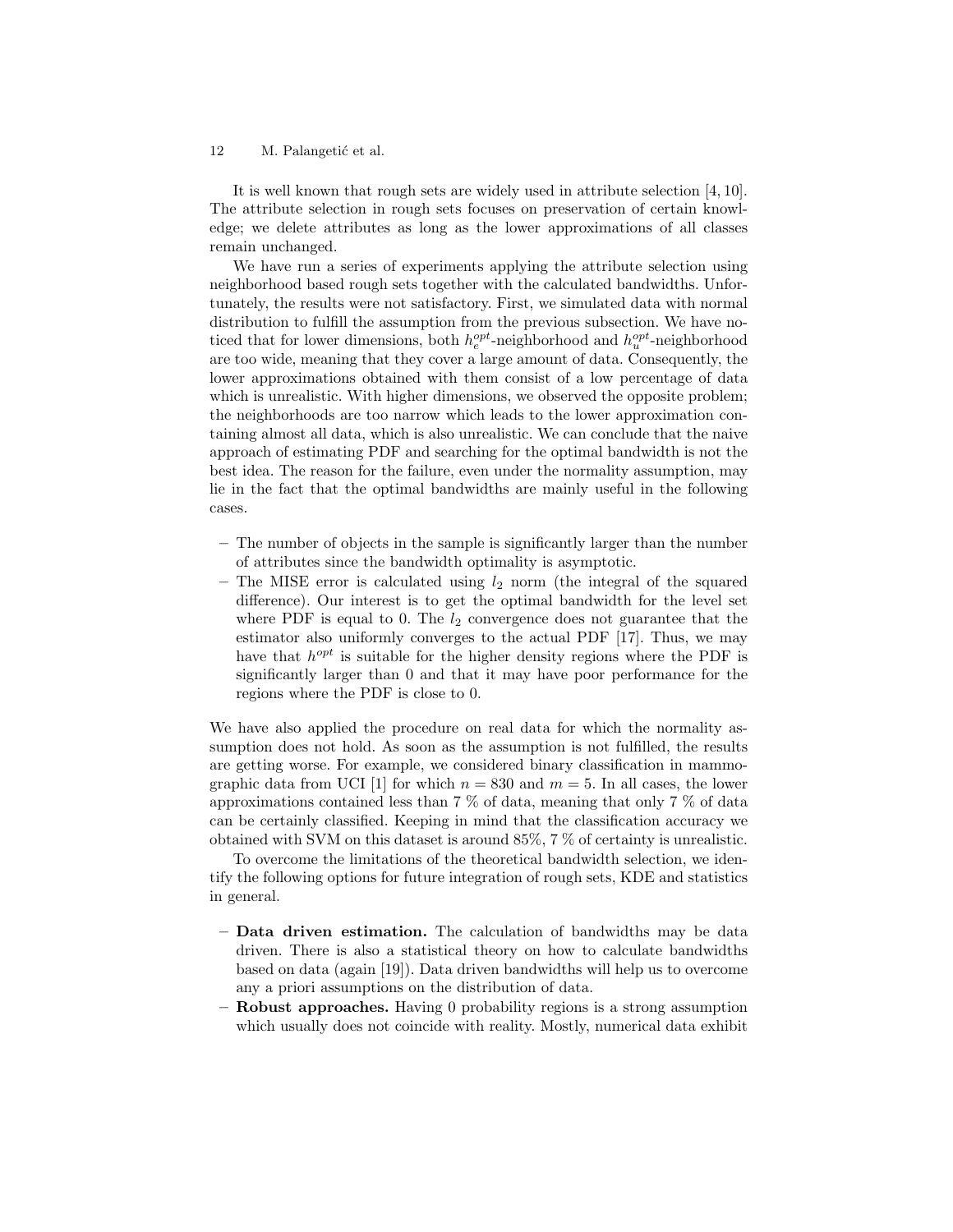rare events, which may occur in the training data and/or during the prediction process. Having the assumption that data lie in a bounded region may be misleading in many cases and it can produce bad results. The 0 probability regions can be eliminated by applying robust approaches similar to Variable Precision Rough Sets (VPRS).

- Direct level set estimation. The bandwidth calculation needs to be more adjusted to the problem of the level set estimation, rather than to the PDF estimation. After we identify the regions of interest, we have to set up the optimization problem to get the best possible (or close to the best) bandwidth for that particular case.
- Different estimators than KDE. We can try to use other estimators for level sets, besides KDE. The nearest neighbor based estimator can give interesting results [14].
- Integration with SVM. Do we have to use densities to estimate the approximations defined in (1)? We showed that the estimation of the RV approximations (1) boils down to the estimation of level sets. We may explore the relation between SVM and level set estimation as has been done in [11, 16, 22]. On the other hand, there is a direct correspondence between principles of rough sets and SVM. The applications of rough sets in binary classification divide the domain into three sets, two certain regions for each class and one boundary region. SVM is doing something similar where it trains two margins which divide the space similarly as the rough sets: one boundary region and two regions for two classes. Thus, using the similarities between rough sets and SVM, we can try to integrate them in order to achieve better results.

# 6 Conclusion

We presented a new view on the definition of rough sets for the case when data are not necessarily categorical. From the statistical point of view, the calculation of rough set approximations is basically the estimation of the unknown RV (random value) approximations dependent on random variables that generate data. Such estimation under certain conditions (i.e., using radial kernels with bounded support) is equivalent to the definition of neighborhood based rough sets. We also showed a simple way how to calculate the neighborhood size using statistics. Moreover, we discussed several options for future research on the integration of rough sets and statistics. Of course, for each of the proposals it should be studied if it can be tailored to the main applications of rough sets: rule induction and attribute selection.

# Acknowledgements

This work was supported by the Odysseus program of the Research Foundation-Flanders.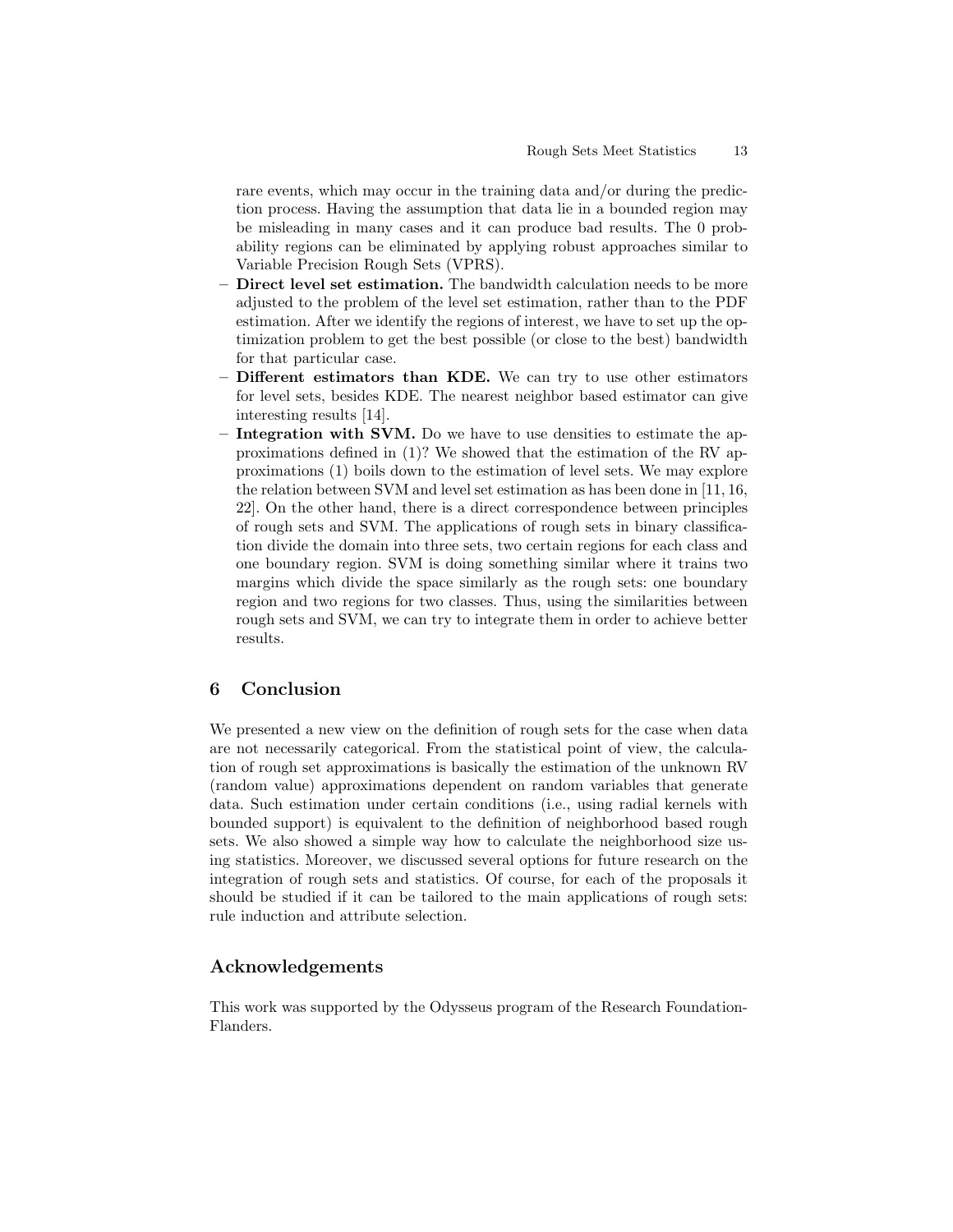# References

- 1. Asuncion, A., Newman, D.: Uci machine learning repository (2007)
- 2. Cadre, B.: Kernel estimation of density level sets. Journal of multivariate analysis 97(4), 999–1023 (2006)
- 3. Chen, Y.C., Genovese, C.R., Wasserman, L.: Density level sets: Asymptotics, inference, and visualization. Journal of the American Statistical Association 112(520), 1684–1696 (2017)
- 4. Choubey, S.K., Deogun, J.S., Raghavan, V.V., Sever, H.: A comparison of feature selection algorithms in the context of rough classifiers. In: Proceedings of IEEE 5th International Fuzzy Systems. vol. 2, pp. 1122–1128. IEEE (1996)
- 5. Dubois, D., Prade, H.: Rough fuzzy sets and fuzzy rough sets. International Journal of General System 17(2-3), 191–209 (1990)
- 6. Greco, S., Matarazzo, B., Słowiński, R.: Rough membership and bayesian confirmation measures for parameterized rough sets. In: International Workshop on Rough Sets, Fuzzy Sets, Data Mining, and Granular-Soft Computing. pp. 314–324. Springer (2005)
- 7. Grzymala-Busse, J.W., Stefanowski, J.: Three discretization methods for rule induction. International Journal of Intelligent Systems 16(1), 29–38 (2001)
- 8. Grzymala-Busse, J.W., Werbrouck, P.: On the best search method in the lem1 and lem2 algorithms. In: Incomplete Information: Rough Set Analysis, pp. 75–91. Springer (1998)
- 9. Hu, Q., Yu, D., Liu, J., Wu, C.: Neighborhood rough set based heterogeneous feature subset selection. Information sciences 178(18), 3577–3594 (2008)
- 10. Jensen, R.: Rough set-based feature selection: A review. In: Rough computing: theories, technologies and applications, pp. 70–107. IGI Global (2008)
- 11. Kloft, M., Nakajima, S., Brefeld, U.: Feature selection for density level-sets. In: Joint European Conference on Machine Learning and Knowledge Discovery in Databases. pp. 692–704. Springer (2009)
- 12. Kulczycki, P.: Kernel estimators in industrial applications. In: Soft Computing Applications in Industry, pp. 69–91. Springer (2008)
- 13. Muller, H.G., et al.: Smooth optimum kernel estimators of densities, regression curves and modes. The Annals of Statistics  $12(2)$ , 766–774 (1984)
- 14. Orava, J.: K-nearest neighbour kernel density estimation, the choice of optimal k. Tatra Mountains Mathematical Publications 50(1), 39–50 (2011)
- 15. Pawlak, Z.: Rough sets. International journal of computer & information sciences 11(5), 341–356 (1982)
- 16. Rakotomamonjy, A., Davy, M.: One-class svm regularization path and comparison with alpha seeding. In: ESANN. pp. 271–276. Citeseer (2007)
- 17. Rudin, W.: Real and complex analysis. Tata McGraw-hill education (2006)
- 18. Scott, D.W.: Multivariate density estimation: theory, practice, and visualization. John Wiley & Sons (2015)
- 19. Silverman, B.W.: Density estimation for statistics and data analysis. Routledge (2018)
- 20. Singh, A., Scott, C., Nowak, R., et al.: Adaptive hausdorff estimation of density level sets. The Annals of Statistics 37(5B), 2760–2782 (2009)
- 21. Slowinski, R., Vanderpooten, D.: A generalized definition of rough approximations based on similarity. IEEE Transactions on knowledge and Data Engineering  $12(2)$ , 331–336 (2000)